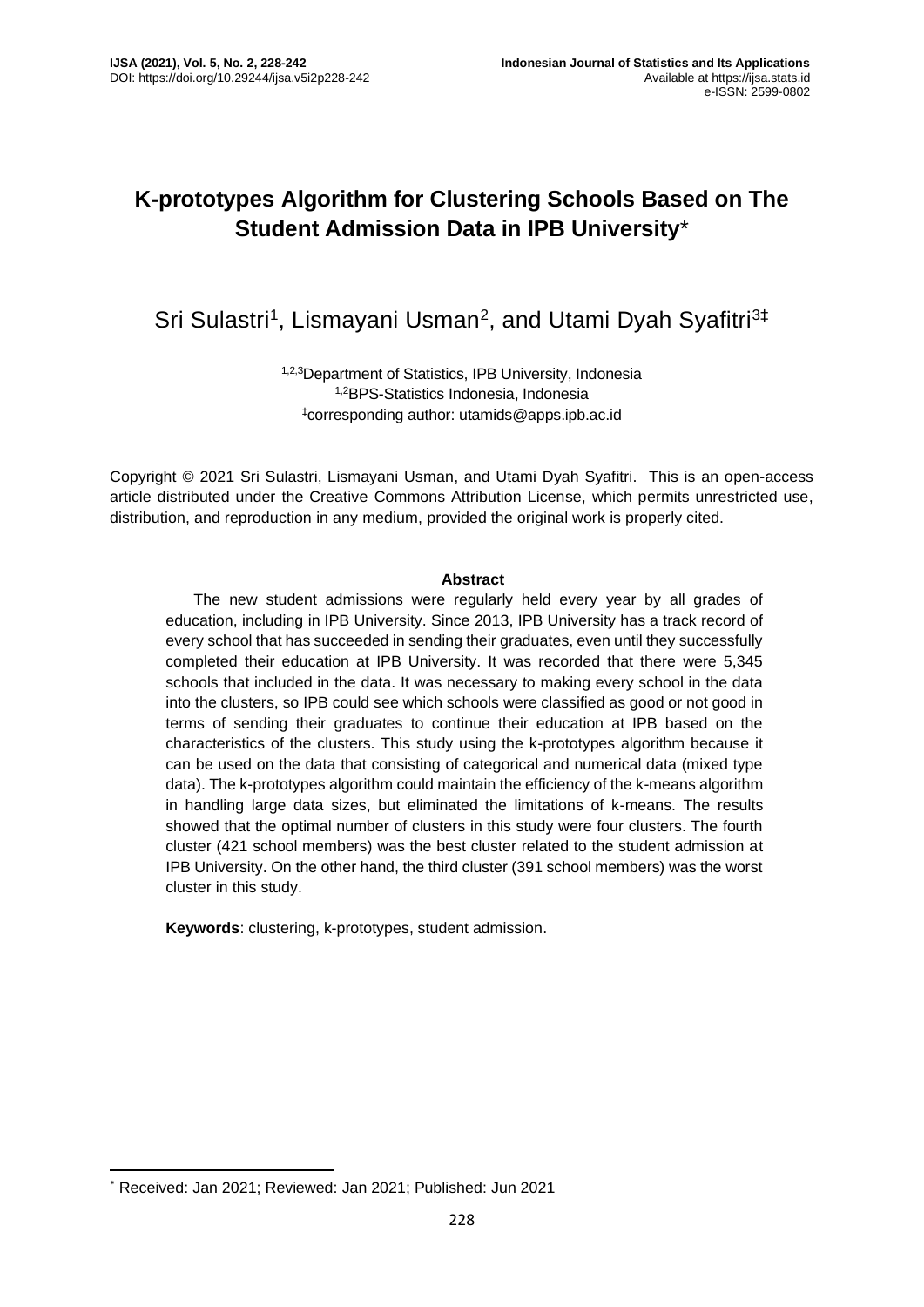## **1. Introduction**

In every year, all grades of education routinely hold new student admissions, including state and private universities. This momentum is used as a starting point to finding the excellent student who truly deserve to be the part of the almamater. IPB University is the best tertiary education in Indonesia according to The Ministry of Education and Culture of Indonesia in 2020. Every year, IPB University has a track record of every school that has succeeded in sending their graduates to continue their education at IPB University. The data was recorded at the Directorate of Education, Administration and New Student Admissions of IPB. It was necessary to making every school in the data into the clusters, so IPB could see which schools were classified as good or not good in terms of sending their graduates to continue their education at IPB based on the characteristics of the clusters.

One of the popular and efficient algorithms that used in clustering large data sets is the k-means clustering algorithm. This algorithm partitioned data sets into k clusters that have been determined and calculated the center point of the clusters, so that a criterion function can be achieved (Anderberg 1973). However, this algorithm has limitations on numerical data types only, while the track record data that will be used in this study includes numerical and categorical attributes. Therefore, this research used the development of the k-means algorithm which can be used for clustering mixed data, which called k-prototypes algorithm.

K-prototypes algorithm can be used on data that consisting of categorical and numerical data. In general, the k-prototypes algorithm can maintain the efficiency of the k-means algorithm in handling large data, but eliminates the limitations of implementing of k-means. The limitations that referred before was that the k-prototypes algorithm can increase the homogeneity of data within the cluster and maximize heterogeneity between the clusters (Huang 1998).

Therefore, this study used the k-prototypes algorithm for clustering every school that have sent their graduates to IPB from 2013 to 2019. This study has two final purpose, the first was to obtain the optimal number of cluster that can describe the condition of schools based on their track record. Then the second purpose was to find out the characteristics of the cluster, both based on general conditions and based on its categorical and numerical variables.

## **2. Literature review**

## **2.1 Cluster analysis**

Cluster analysis is a method of clustering various data in the data set to become several clusters based on their respective characteristics, where the clusters that created will be homogeneous within the cluster and heterogeneous between the clusters (Liao 2005). This analysis belongs to the category of unsupervised learning that does not require an initial reference to obtain characteristics in making a cluster, where the results can be presented in description and visualization.

One of the benefits of this analysis is that it does not require the assumption of data distribution in its processing (Li et al. 2008). Cluster analysis is divided into two, that called hierarchical cluster analysis and nonhierarchical cluster analysis. The fundamental difference between both of them is about the formation of the number of clusters. The hierarchy method is through a process of agglomerative and devisive. The agglomerative processing of each object is considered as a separate cluster, then two clusters that have similarities are combined into a new cluster, and so the next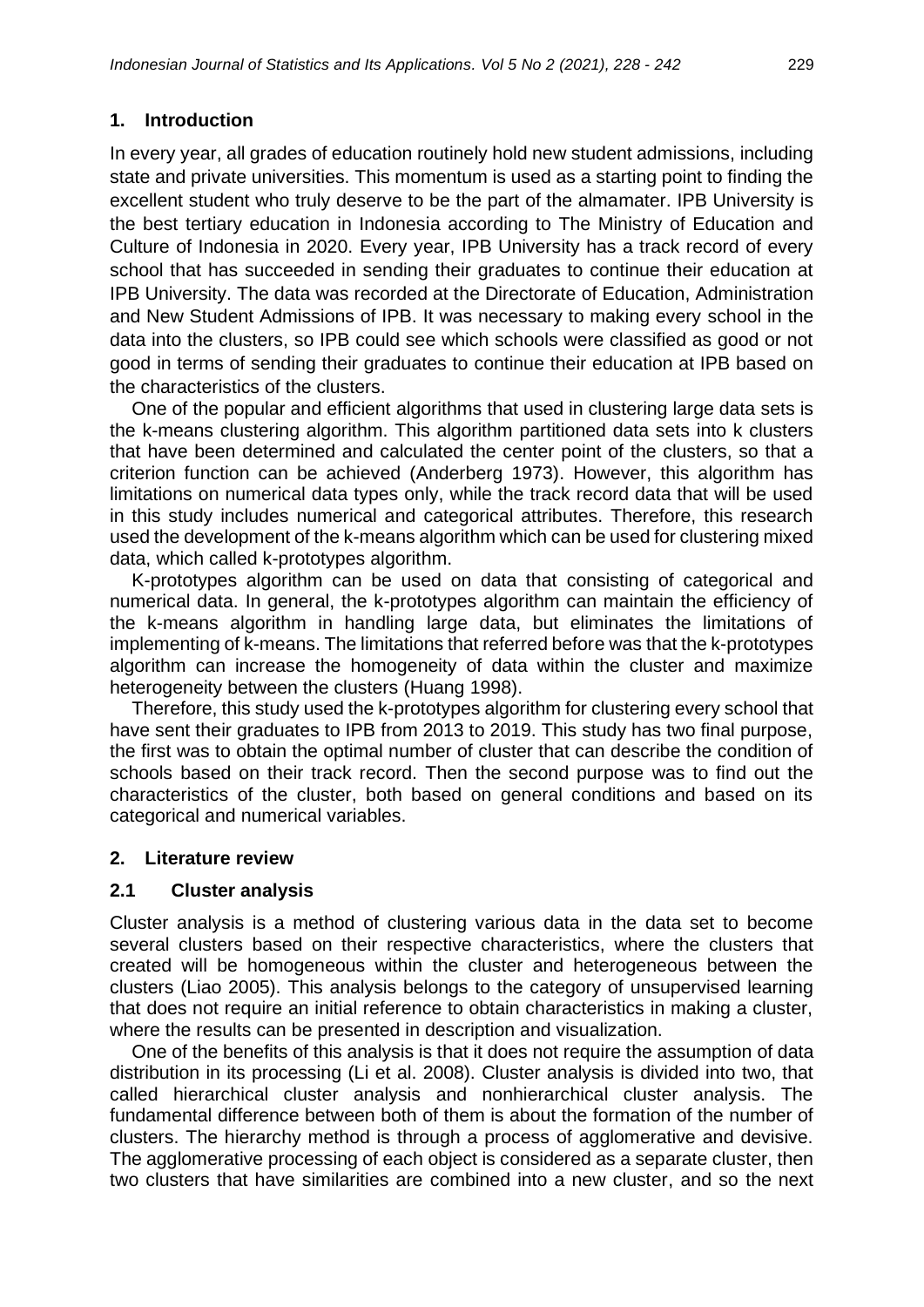step. Otherwise, the process of devisive starts from a large cluster consisting of all objects, then the highest dissimilar object is separated from the large cluster, and so on. As for the nonhierarchical method, it starts by determining the number of clusters that desired, then the clustering process can be runned without following the process that occurs in the hierarchical method.

# **2.2 K-prototypes algorithm**

This algorithm is included in the nonhierarchical clustering method and was the first proposed by Huang (1998). The purpose of this algorithm is to making X data sets into k clusters by minimizing the cost function. This algorithm built on three processes, initial prototype selection, initial allocation, and reallocation. There are four steps of the kprototypes algorithm:

- Step 1: Determine the centroid of the cluster as many as the k clusters as the starting point C1, C2, ..., Ck on every variables {X1, X2, …, Xp};
- Step 2: Calculate the distance of data points on the data set against the centroid of the cluster, then allocate the data points into the cluster that has the closest prototype distance with centroid;
- Step 3: Calculate the new centroid of the cluster after all objects have been allocated into clusters, and then reallocate all objects on the new prototype;
- Step 4: If the centroid of the cluster does not change or has been convergent, the algorithm would stop. However, if the centroid is still changing significantly, the process should return to step 2 and 3 until the maximum iteration is reached or there is no movement of the object.

## **2.3 Similarity measurement**

Similarity measure is a measure of the resemblance of an object to a reference object. One of the commonly measure is using the distance based on similarity measure, where the similarity measure is calculated based on the distance measure. The greater distance between two objects, so become more different that two objects, and vice versa the smaller distance between the two objects, become more similar that object (Rencher 2007). Some types of distance measurements are Euclidean distance, Manhattan distance, Mahalanobis distance, categorical data type distance (simple matching) and mixed data type distance. In this study, we used the distance of mixed data types because the data on this study has two types data, such as categorical and numerical data.

Similarity measures of mixed data types proposed by Huang (1998) can be written in the following formula:

$$
d(i,j) = \sum_{r=1}^{p} (x_{ir} - x_{jr})^2 + \gamma \sum_{s=p+1}^{m} \delta(x_{is}, x_{js})
$$
 (1)

with  $\sum_{r=1}^{p} (x_{ir} - x_{jr})^2$ γ $\sum_{s=p+1}^{m} \delta(x_{is}, x_{js})$ 

 $d(i,j)$  : the distance of the i-th object with the j-th object (mixed variable) : a measure of distance for numerical type data variables : a measure of distance for categorical type data variables

 $x<sub>ir</sub>$  : the value of the i-th object on the r variable

 $x_{ir}$  : the value of the j-th object on the r variable

p : the number of variables with numerical data types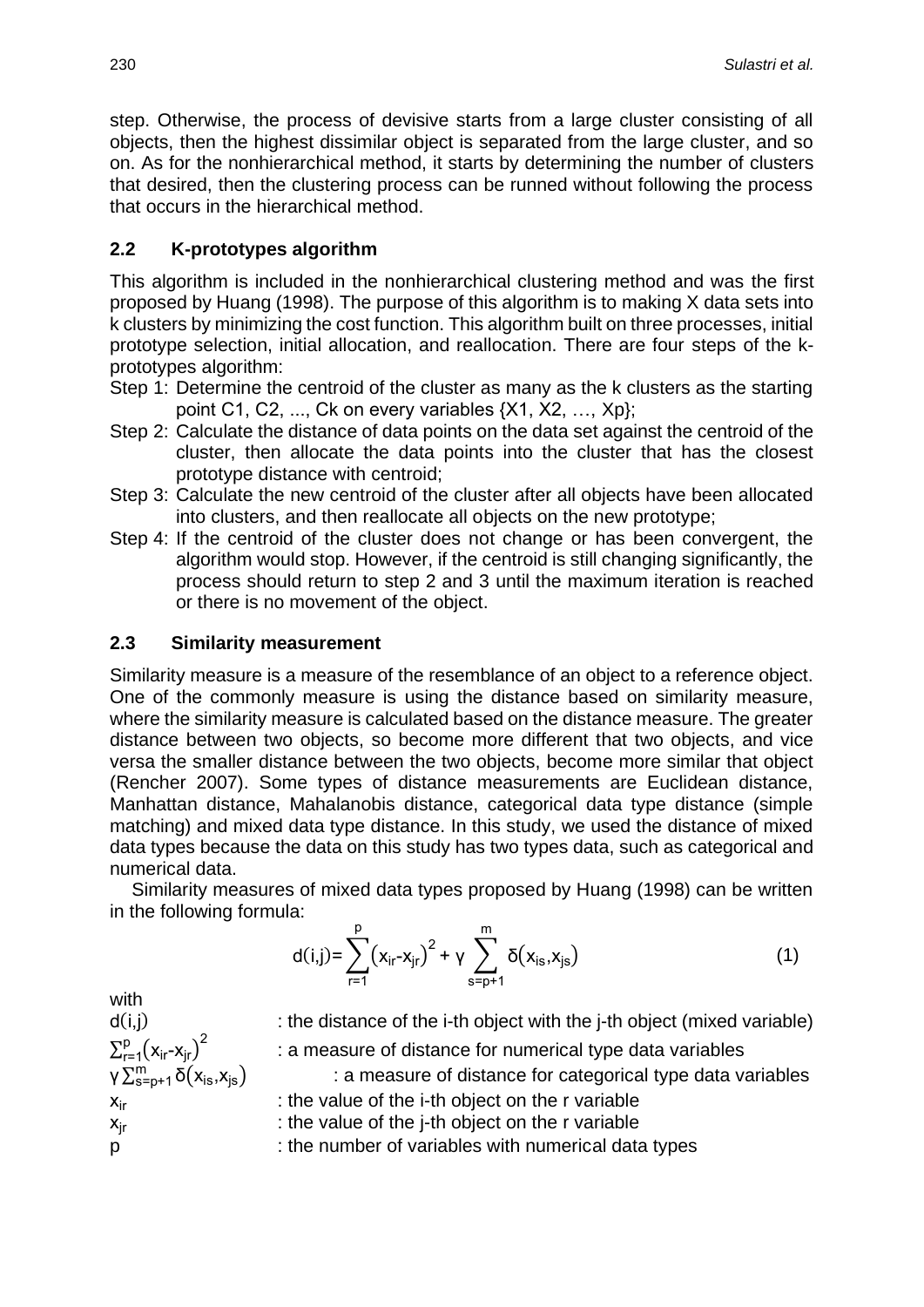$$
\delta(x_{\rm is}, x_{\rm js}) \qquad \qquad : \begin{cases} 0 \text{ when } x_{\rm is} = x_{\rm js} \\ 1 \text{ when } x_{\rm is} \neq x_{\rm js} \end{cases}
$$

m : the number of variables with categorical data types

According to Huang (1998), the value of gamma coefficient (γ) is obtained from the average standard deviation (σ) of all numerical variables. Based on the simulation conducted by Huang (1998), the value of gamma coefficient (γ) is obtained from 1/3 σ to p / 3 σ and the optimal gamma coefficient (γ) is commonly used by (p / 2) / 3 σ, with p is the sum of all variables. Therefore, the value of gamma coefficient (γ) is influenced by the number of objects (n), the number of numerical variables, and the number of categorical variables.

## **2.4 Evaluated the result of the clustering**

The results of the clustering were evaluated using diversity values. If within the cluster is more homogeneous and between clusters is more heterogeneous, then the clustering shows the optimal results. It means that the diversity within the cluster is smaller and the diversity between the clusters is greater. The results of clustering can be measured using the ratio between the standard deviation between clusters  $(S_B)$  and the standard deviation within clusters  $(S_W)$ . The smaller value ratio of  $S_W$  and  $S_B$  means that the clustering can be said to be optimal. The calculation for numerical type data can be written in the following formula (Bunkers et al 1996):

$$
S_{wn} = \frac{1}{C} \sum_{C=1}^{C} S_C
$$
 (2)

with

 $S_{wn}$  = the standard deviation within cluster

 $S_{\text{C}}$  = the standard deviation of the c-th cluster

 $C =$  the number of clusters

The diversity between clusters can be calculated by the formula:

$$
S_{Bn} = \left[ \frac{1}{C-1} \sum_{C=1}^{C} (\bar{x}_C - \bar{x})^2 \right]^{1/2}
$$
 (3)

with

 $S_{Bn}$  = the standard deviation between cluster of the numerical variables

 $\bar{x}_{c}$  = c-cluster average value

 $\bar{x}$  = the overall average value of the cluster

However, the diversity between clusters and within clusters for categorical data is calculated using a different formula. The following calculation formula according to Okada (1999) and Kader and Perry (2007):

$$
S_{wk} = [MSW]^{1/2}
$$
 (4)

with

 $S_{wk}$  = the standard deviation within cluster of the categorical variables  $MSW =$  mean of square within cluster

MSW can be obtained in the following formula:

$$
MSW = \frac{SSW}{n-C} = \frac{1}{n-C} \left[ \frac{n}{2} - \frac{1}{2} \sum_{C=1}^{C} \frac{1}{n_C} \sum_{k=1}^{K} n_{kc}^2 \right]
$$
(5)

with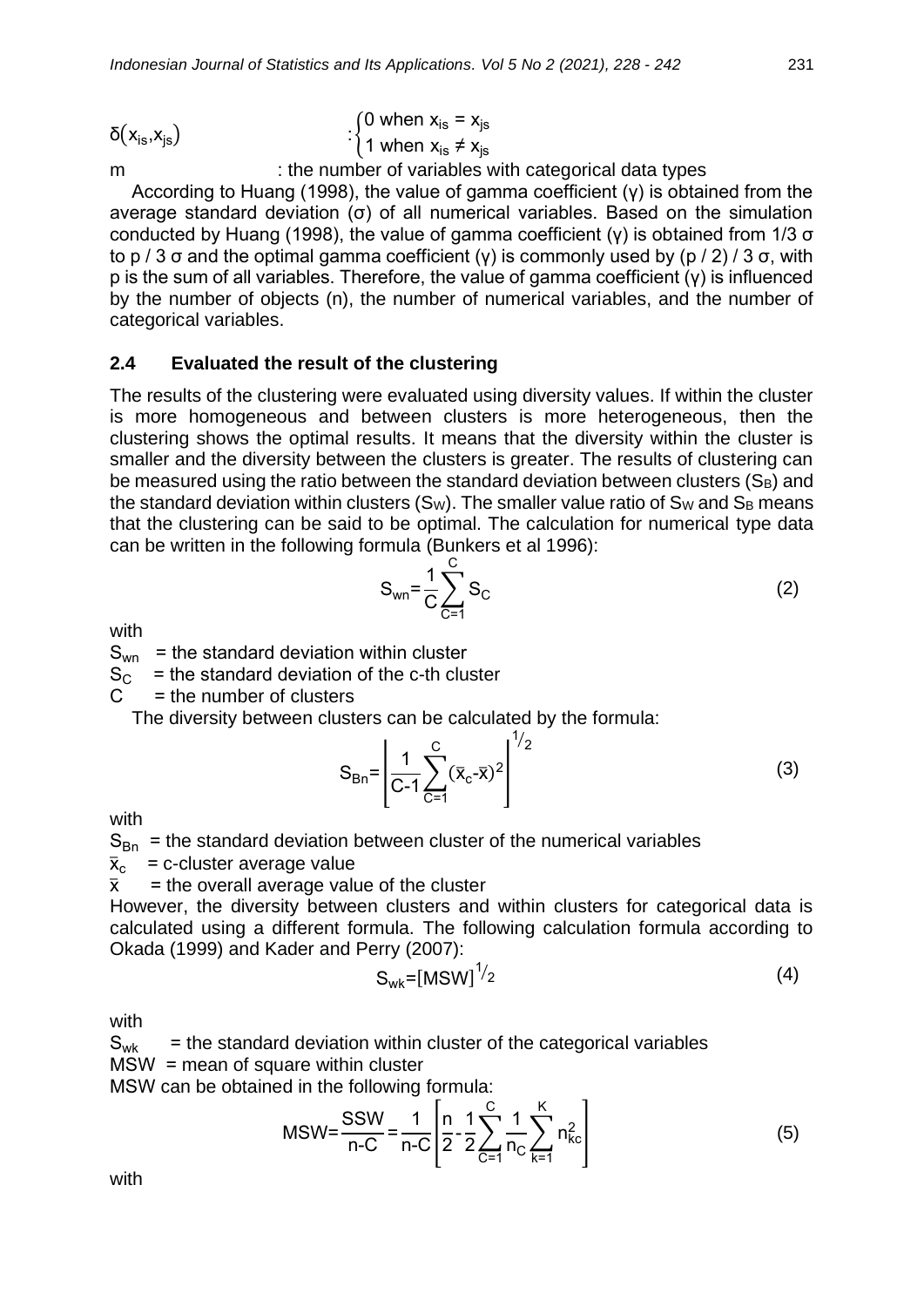$SSW = sum of square within cluster$ 

 $n =$  the number of observations

 $n_k$  = the number of k-th category observations (k = 1, 2, 3, ..., K).

 $n_{kc}$  = the number of observations with the k-th category in the c cluster (c = 1,2, ..., C)

The total number of observations can be calculated with:

$$
n = \sum_{C=1}^{C} n_C = \sum_{k=1}^{K} n_k = \sum_{k=1}^{K} \sum_{C=1}^{C} n_{kc}
$$
 (6)

The diversity values among clusters in the categorical data  $(S_{Bk})$  can be calculated using the following formula:

$$
S_{Bk} = [MSB]^{1/2} \tag{7}
$$

with MSB is the mean of square between cluster that can be obtained by using the following formula:

$$
\text{MSB} = \frac{\text{SSB}}{(\text{C} - 1)} = \frac{1}{\text{C} - 1} \left[ \frac{1}{2} \left( \sum_{C=1}^{C} \frac{1}{n_C} \sum_{k=1}^{K} n_{kc}^2 \right) - \frac{1}{2n} \sum_{k=1}^{K} n_k^2 \right]
$$
(8)

with SSB is the sum of square between cluster.

#### **3. Methodology**

#### **3.1 Source of data**

The data that used in this study is the trade record from 5,345 schools that their graduates accepted in IPB University from 2013 until 2019. This data is sourced from the database of the Directorate of Education Administration and New Student Admission, IPB University. There are 16 variables used in this study, that 12 variables are the categorical variables and 4 variables are the numerical variables (Table 1).

## **3.2 Method of analysis**

There are four step of analysis carried out in this study. First step is the data preparation, then the clustering step, the cluster evaluation step and the results visualization step for the last step. The analysis and processing data is using R software.

1. The data preparation

Checking the missing data and explore the data to get a descriptive statistics.

2. The clustering

The clustering process in this study is using the k-prototypes algorithm by first determining the number of clusters (k) to be formed. The k limit according to Lin et al (2005) is minimum of 2 clusters and maximum of  $\sqrt{n}$  or n/2 clusters with n is the number of observations.

- 3. The cluster evaluation such as:
	- a. calculate Swn in every numerical variable;
	- b. calculate Swk in every categorical variable;
	- c. calculate the total of Sw that was the average of Sw from every variable;
	- d. calculate Sbn in every numerical variable;
	- e. calculate Sbk Swk in every categorical variable;
	- f. calculate the total of Sb that was the average of Sb from every variable;
	- g. calculate the ratio of the total of Sw and the total of Sb.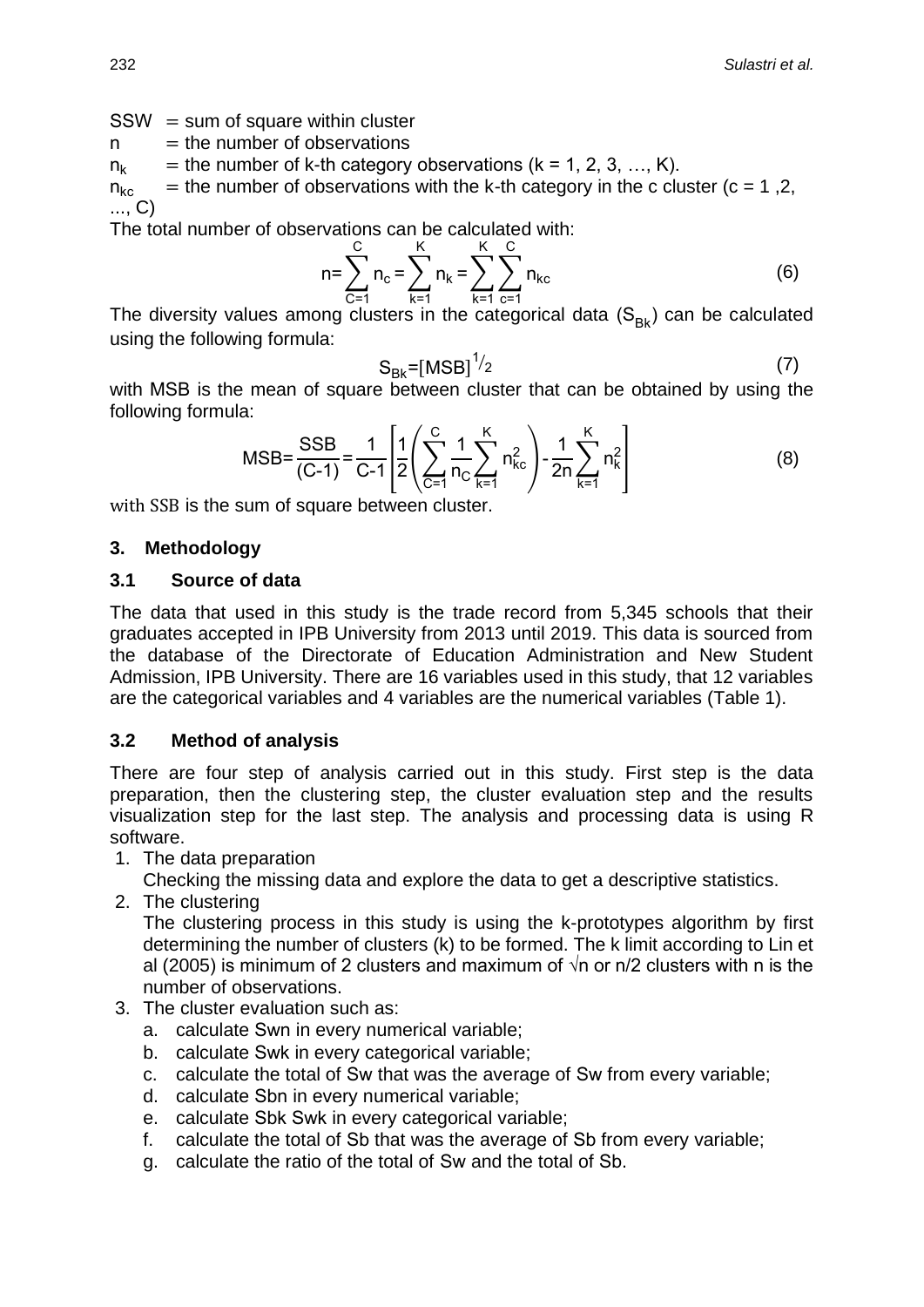#### 4. Vizualization

This step is to visualizing and interpreting the optimal clustering results in the form of graphs and tables, and to find out the characteristics of each cluster.

| Table 1: List of variables                 |                  |                                                                                                                                                                  |  |  |  |
|--------------------------------------------|------------------|------------------------------------------------------------------------------------------------------------------------------------------------------------------|--|--|--|
| Variables                                  | <b>Type</b>      | Explanation                                                                                                                                                      |  |  |  |
| X1 2nd semester of 2013                    | Categorical      | School's predicate in 2nd semester of 2013                                                                                                                       |  |  |  |
| X2_1st semester of 2014                    | Categorical      | School's predicate in 1st semester of 2014                                                                                                                       |  |  |  |
| X3 2nd semester of 2014                    | Categorical      | School's predicate in 2nd semester of 2014                                                                                                                       |  |  |  |
| X4 1st semester of 2015                    | Categorical      | School's predicate in 1st semester of 2015                                                                                                                       |  |  |  |
| X5 2nd semester of 2015                    | Categorical      | School's predicate in 2nd semester of 2015                                                                                                                       |  |  |  |
| X6_1st semester of 2016                    | Categorical      | School's predicate in 1st semester of 2016                                                                                                                       |  |  |  |
| X7_2nd semester of 2016                    | Categorical      | School's predicate in 2nd semester of 2016                                                                                                                       |  |  |  |
| X8_1st semester of 2017                    | Categorical      | School's predicate in 1st semester of 2017                                                                                                                       |  |  |  |
| X9 2nd semester of 2017                    | Categorical      | School's predicate in 2nd semester of 2017                                                                                                                       |  |  |  |
| X10_1st semester of 2018                   | Categorical      | School's predicate in 1st semester of 2018                                                                                                                       |  |  |  |
| X11_2nd semester of<br>2018                | Categorical      | School's predicate in 2nd semester of 2018                                                                                                                       |  |  |  |
| X12_1st semester of 2019                   | Categorical      | School's predicate in 1st semester of 2019                                                                                                                       |  |  |  |
| X13 The number of<br>undergraduate student | <b>Numerical</b> | The number of school's graduates who<br>accepted and graduated from IPB University<br>from 2nd semester of 2013 until 1st semester<br>of 2019                    |  |  |  |
| X14 GPA ≥ 3.50                             | <b>Numerical</b> | The number of school's graduates who<br>graduated from IPB University with GPA $\geq 3.50$<br>from 2nd semester of 2013 until 1st semester<br>of 2019            |  |  |  |
| X15 GPA ≥ 2.75 and <<br>3.50               | <b>Numerical</b> | The number of school's graduates who<br>graduated from IPB University with GPA $\geq$ 2.75<br>and < 3.50 from 2nd semester of 2013 until 1st<br>semester of 2019 |  |  |  |
| $X16_GPA < 2.75$                           | Numerical        | The number of school's graduates who<br>graduated from IPB University with GPA < 2.75<br>from 2nd semester of 2013 until 1st semester<br>of 2019                 |  |  |  |

#### **4. Results and Discussion**

#### **4.1 Variables Description**

Data from the Directorate of Education Administration and New Student Admission of IPB University shows that there are 5,345 schools that their graduates have registered and accepted at IPB University from second semester of 2013 until first semester of 2019. Based on Table 2 for each semester, the majority of schools included in category D, where this category indicated that there were no graduates from the schools that registered at IPB or there were graduates who registered but were not accepted as students at IPB.

The highest percentage of schools that included in the A+ category was in the second semester of 2015, which was 11.34%. As for the percentage of schools that include in the A, A-, B  $+$ , B and B- categories, there are at most respectively in the first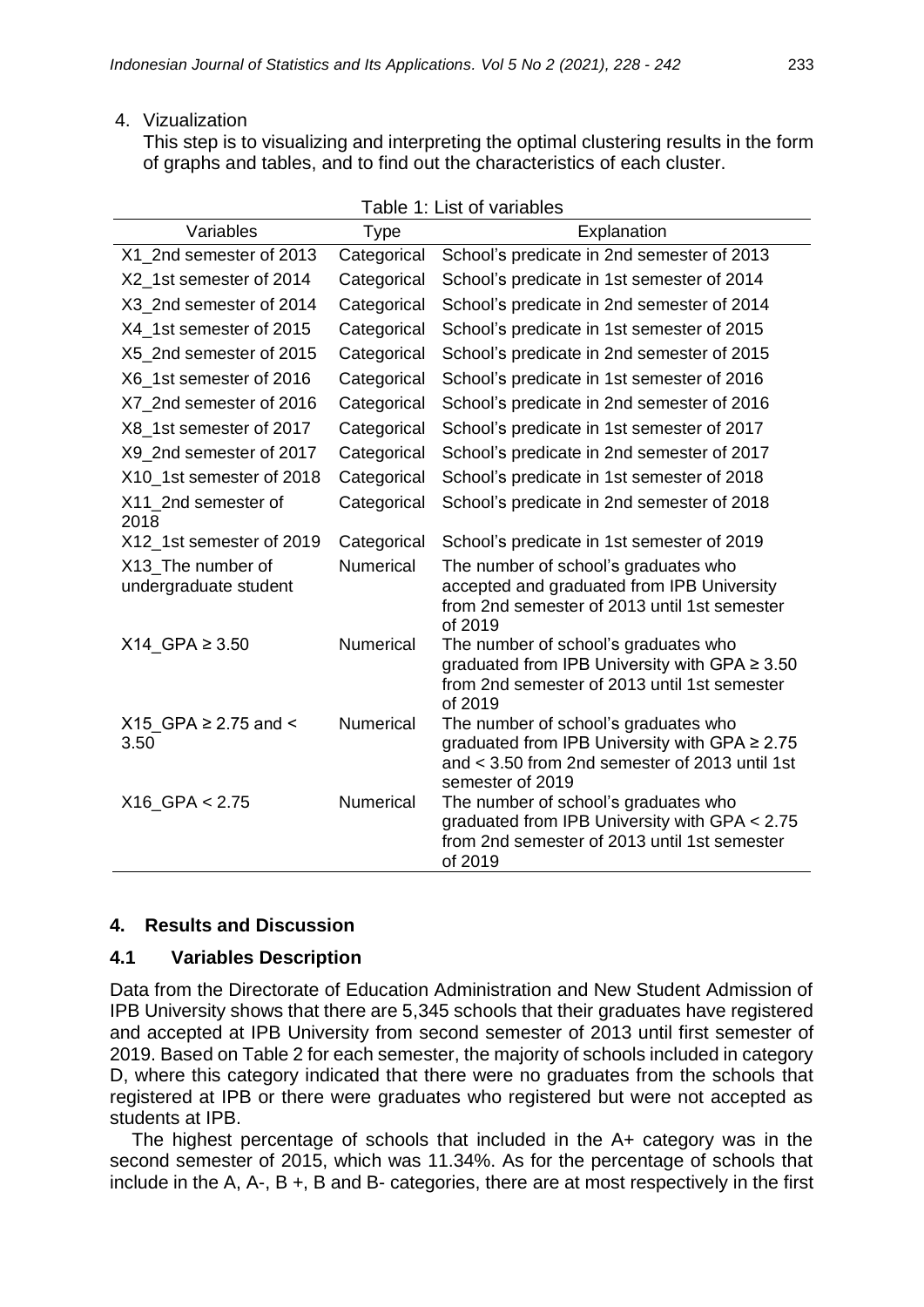semester of 2018, second semester of 2018, second semester of 2013, second semester of 2013, and second semester of 2017. While for the C +, C, and Ccategories the amount was classified as very small and does not differ greatly between categorical variables.

| Variables                | Percentage of categorical data |       |      |      |      |      | Total |      |      |       |        |
|--------------------------|--------------------------------|-------|------|------|------|------|-------|------|------|-------|--------|
|                          | A+                             | A     | А-   | B+   | B    | B-   | C+    | С    | $C-$ | D     |        |
| X1 2nd semester of 2013  | 10.34                          | 6.87  | 1.87 | 0.49 | 0.67 | 0.15 | 0.02  | 0.09 | 0.04 | 79.46 | 100.00 |
| X2 1st semester of 2014  | 9.78                           | 8.08  | 1.91 | 0.28 | 0.36 | 0.17 | 0.00  | 0.04 | 0.02 | 79.36 | 100.00 |
| X3 2nd semester of 2014  | 10.63                          | 7.33  | 1.87 | 0.28 | 0.37 | 0.17 | 0.00  | 0.00 | 0.06 | 79.29 | 100.00 |
| X4 1st semester of 2015  | 9.80                           | 8.38  | 2.22 | 0.06 | 0.21 | 0.19 | 0.02  | 0.00 | 0.02 | 79.10 | 100.00 |
| X5 2nd semester of 2015  | 11.34                          | 7.20  | 1.68 | 0.34 | 0.34 | 0.19 | 0.00  | 0.02 | 0.00 | 78.89 | 100.00 |
| X6 1st semester of 2016  | 10.05                          | 8.70  | 1.87 | 0.11 | 0.22 | 0.11 | 0.00  | 0.00 | 0.02 | 78.92 | 100.00 |
| X7 2nd semester of 2016  | 8.42                           | 8.64  | 2.28 | 0.23 | 0.60 | 0.22 | 0.00  | 0.02 | 0.02 | 79.57 | 100.00 |
| X8 1st semester of 2017  | 8.25                           | 9.63  | 2.04 | 0.15 | 0.34 | 0.17 | 0.02  | 0.00 | 0.02 | 79.38 | 100.00 |
| X9 2nd semester of 2017  | 9.56                           | 8.55  | 2.90 | 0.30 | 0.47 | 0.24 | 0.07  | 0.02 | 0.06 | 77.83 | 100.00 |
| X10 1st semester of 2018 | 8.89                           | 10.16 | 2.67 | 0.09 | 0.15 | 0.11 | 0.02  | 0.04 | 0.02 | 77.85 | 100.00 |
| X11 2nd semester of 2018 | 9.24                           | 9.32  | 3.03 | 0.19 | 0.19 | 0.13 | 0.00  | 0.00 | 0.02 | 77.88 | 100.00 |
| X12 1st semester of 2019 | 10.65                          | 7.26  | 2.19 | 0.39 | 0.47 | 0.07 | 0.00  | 0.02 | 0.02 | 78.93 | 100.00 |

Table 2: Descriptive statistics of categorical variables

Table 3 showed that from second semester of 2013 until first semester of 2019, there were schools that did not have graduates who were accepted into IPB University. However, there was also school that even from second semester of 2013 until first semester of 2019 have graduates who were accepted at IPB and successfully graduated from IPB with a total of 492 students.

On the average, there were 8 graduates from every school that accepted at IPB University as students and successfully graduated from IPB from the second semester of 2013 until first semester of 2019. Based on the Grade Point Average (GPA) in IPB University, on average there are two students from each school who have relatively high GPA, which is a minimum of 3.50. Whereas there are four students on average from each school with a GPA between 2.75 and 3.50, and there are two students on average from each school with the GPA less than 2.75.

| l able 3: Descriptive statistics of numerical variables |         |              |         |           |  |  |  |  |
|---------------------------------------------------------|---------|--------------|---------|-----------|--|--|--|--|
| <b>Numerical variables</b>                              | Average | Minimum      | Maximum | Standard  |  |  |  |  |
|                                                         |         |              |         | deviation |  |  |  |  |
| X13 The number of                                       |         |              | 492     | 21.5      |  |  |  |  |
| undergraduate students                                  |         |              |         |           |  |  |  |  |
| X14 GPA ≥ 3.50                                          |         |              | 197     | 7.8       |  |  |  |  |
| X15 GPA ≥ 2.75 and < $3.50$                             | 4       | $\mathbf{0}$ | 208     | 10.5      |  |  |  |  |
| $X16$ GPA $< 2.75$                                      |         |              | 136     | 5.4       |  |  |  |  |

Table 3: Descriptive statistics of numerical variables

The next step before processing data using the k-prototypes algorithm, the standardization of numerical data (z-score) is carried out. This is important so that the data becomes more uniform or there is no data with a very small or very large values.

#### **4.2 The optimal number of cluster's selection**

One of the methods of the nonhierarchical clustering is the k-prototypes algorithm. The most important step in this clustering process is determining the number of clusters.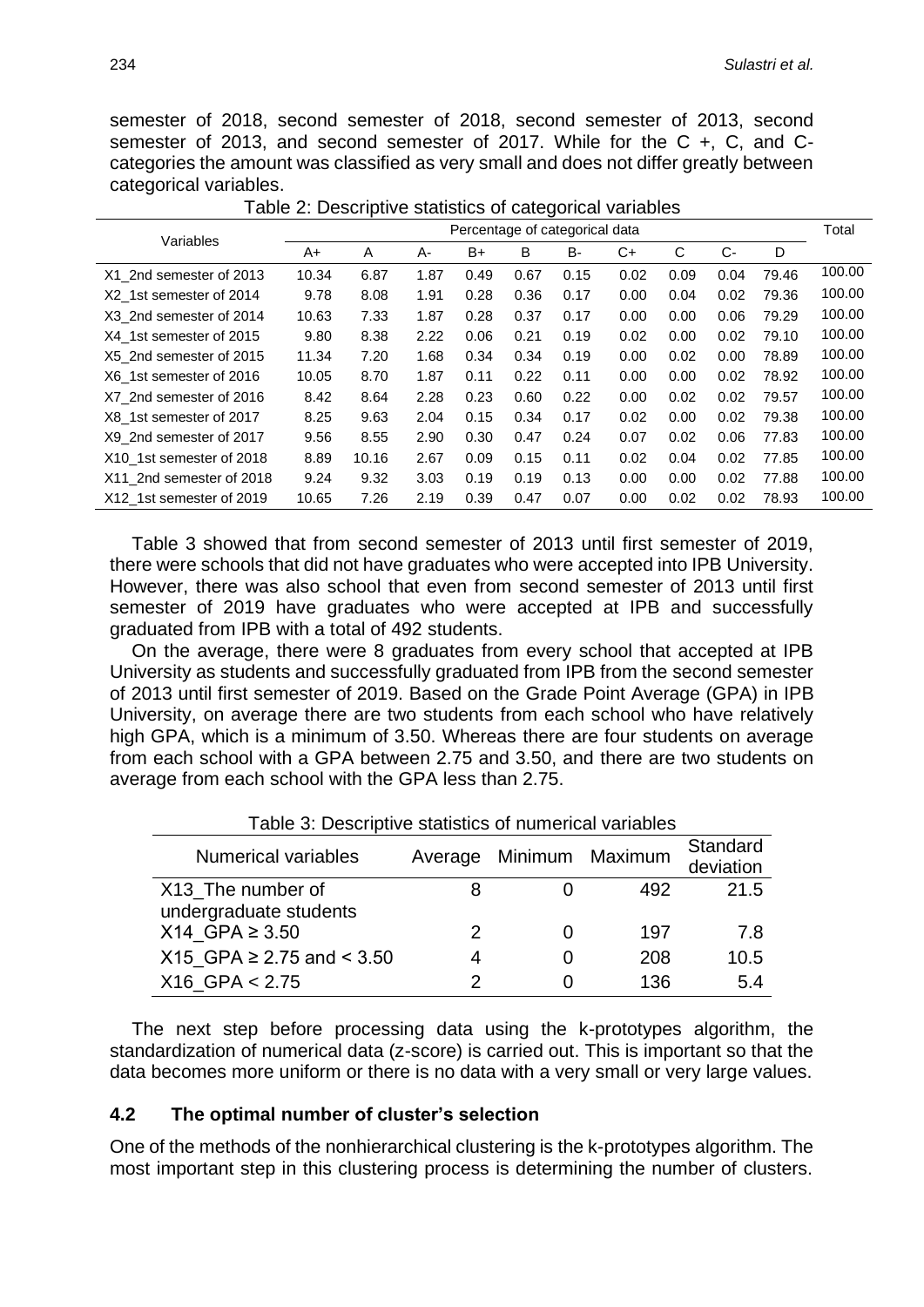This is important because the different number of clusters will result different characteristics of the clusters too, so the result of the conclusions will be different too. Therefore, it is necessary to find the optimal number of clusters before the algorithm was run. The optimal number of clusters is determined by the ratio between the the standard deviation within cluster (Sw) and standard deviation between cluster (Sb). The smaller value of the ratio, it can be interpreted that the diversity within the cluster is also getting smaller or the conditions to be homogeneous and the diversity between the clusters is greater or the conditions tend to be heterogeneous, so that the result of the clustering is getting better.



Jumlah Gerombol (K)

Figure 1: The ratio of Sw and Sb to determine the optimal number of clusters.

|    | Table 4: The ratio of Sw and Sb |            |        |  |  |  |  |
|----|---------------------------------|------------|--------|--|--|--|--|
| k  | Sw                              | Sb         | Sw/Sb  |  |  |  |  |
| 2  | 0.5686                          | 1.1921E-07 | Inf    |  |  |  |  |
| 3  | 0.5686                          | 8.4294E-08 | Inf    |  |  |  |  |
| 4  | 0.4645                          | 13.6596    | 0.0359 |  |  |  |  |
| 5  | 0.4263                          | 13.5700    | 0.0326 |  |  |  |  |
| 6  | 0.3717                          | 13.4623    | 0.0343 |  |  |  |  |
| 7  | 0.3717                          | 12.2893    | 0.0376 |  |  |  |  |
| 8  | 0.3943                          | 10.9487    | 0.0429 |  |  |  |  |
| 9  | 0.4141                          | 9.6910     | 0.0517 |  |  |  |  |
| 10 | 0.4369                          | 8.7670     | 0.0516 |  |  |  |  |
| 11 | 0.3821                          | 9.5066     | 0.0464 |  |  |  |  |
| 12 | 0.3821                          | 9.0641     | 0.0487 |  |  |  |  |
| 13 | 0.3728                          | 8.8496     | 0.0486 |  |  |  |  |
| 14 | 0.3689                          | 8.5846     | 0.0491 |  |  |  |  |
| 15 | 0.3604                          | 8.4227     | 0.0487 |  |  |  |  |

The cluster's distribution in the k-prototypes algorithm will be different for each reprocessing even though the processing is using the same number of clusters. It can happen because the determination of cluster center initialization in each processing is random. Therefore it is necessary to set the set.seed value in the initial processing, so that the clustering distribution values that obtained are the same for each reprocessing and in this study use the set.seed (100) value.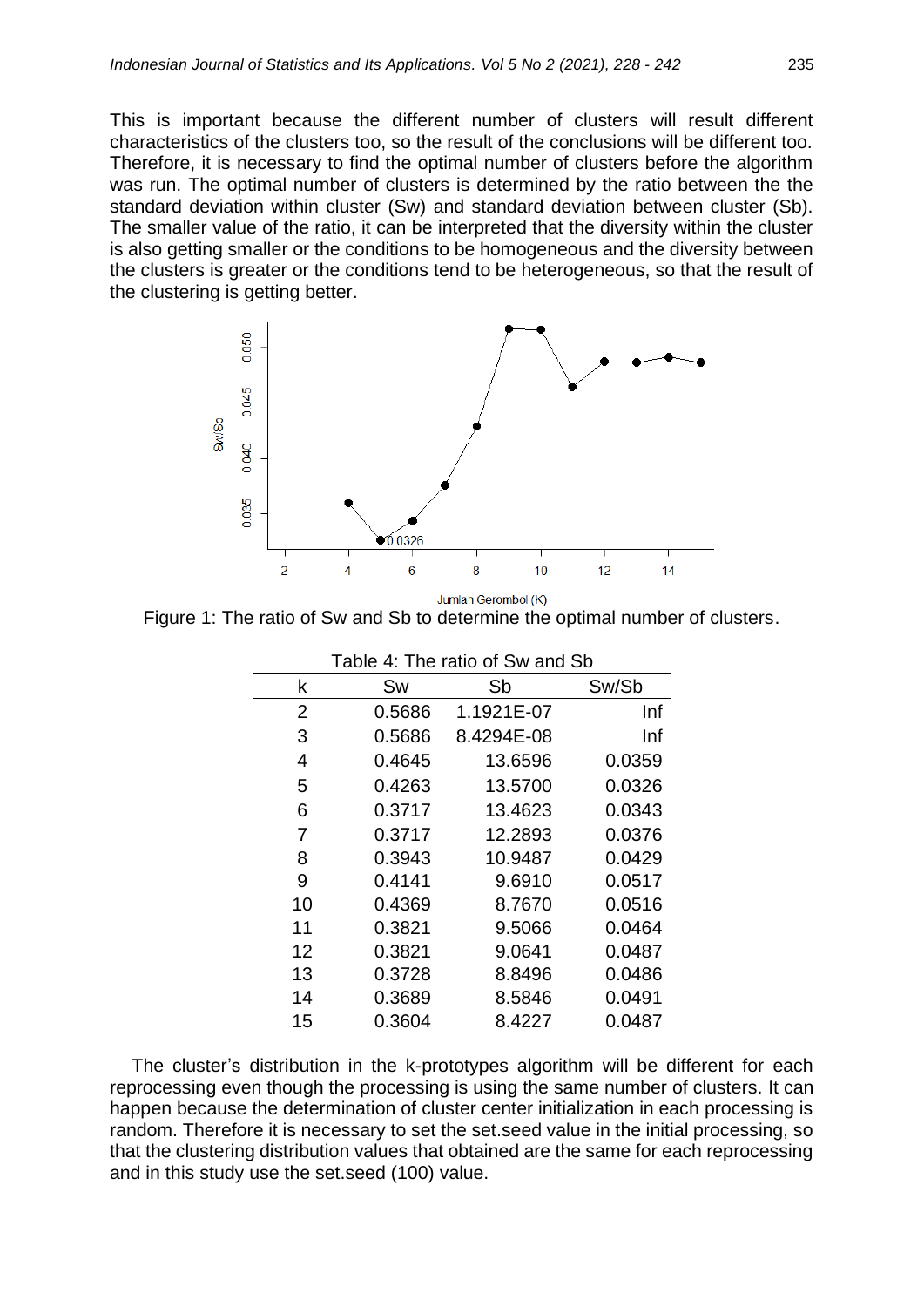The selection of the number of clusters is starting from 2 to 15 clusters. Based on Table 4 it can be seen that for 2 and 3 clusters (k), the ratio value that obtained is very large, so it is not included in Figure 1. There was a decreasing value of the ratio when  $k = 4$  to  $k = 5$ , then subsequently increased to  $k = 9$  and decreased again until  $k = 11$ , until finally rising slowly until  $k = 15$  (Figure 1). The smallest value of the ratio between Sw and Sb is shown when  $k = 5$ , which is equal to 0.0326. Therefore, the optimal number of clusters that will be used further in the k-prototypes algorithm is 5 clusters. The complete ratio values of Sw and Sb for each cluster size can be seen in Table 4.

The formation of clusters in this algorithm is also determined by the weighting coefficient (γ). Based on processing using R software, the weighting coefficient (γ) is obtained by 2.7724 and this value is the same for each number of clusters from 2 to 15 clusters. The value of the weighting coefficient is obtained based on the number of observations, the number of categorical variables, and the number of numerical variables.

#### **4.3 Cluster's member**

The processing of k-prototypes algorithm using 5 clusters  $(k = 5)$  indicated the process of elimination one cluster because the last cluster did not have a cluster member, so for the end we only used 4 clusters. Based on Table 5, cluster 1 is the cluster that has the most members, as many as 4,164 schools, while the cluster with the fewest members is cluster 2. There is too many number of schools that used in this study, so all of the code of school per cluster cannot be displayed in the discussion.

| Table 5: The distribution of cluster's member |                          |            |  |  |  |
|-----------------------------------------------|--------------------------|------------|--|--|--|
| <b>Cluster</b>                                | The number of<br>schools | Percentage |  |  |  |
|                                               | 4,164                    | 77.90      |  |  |  |
| 2                                             | 369                      | 6.90       |  |  |  |
| 3                                             | 391                      | 7.32       |  |  |  |
| 4                                             | 421                      | 7.88       |  |  |  |
| Total                                         | 5,345                    | 100.00     |  |  |  |

#### **4.4 The characteristics of cluster based on categorical variables**

The characteristics of the four clusters can be seen based on each variable. The characteristics of the cluster when seen from its categorical variables are shown in Table 6 to Table 15. We can see from some of these tables that the first cluster is dominated by A- and D categories, whereas the second cluster is dominated by A, B, and C categories. Furthermore, the third cluster is dominated by B- and C- categories, while the last cluster is dominated by  $A + B +$ , and  $C +$  categories.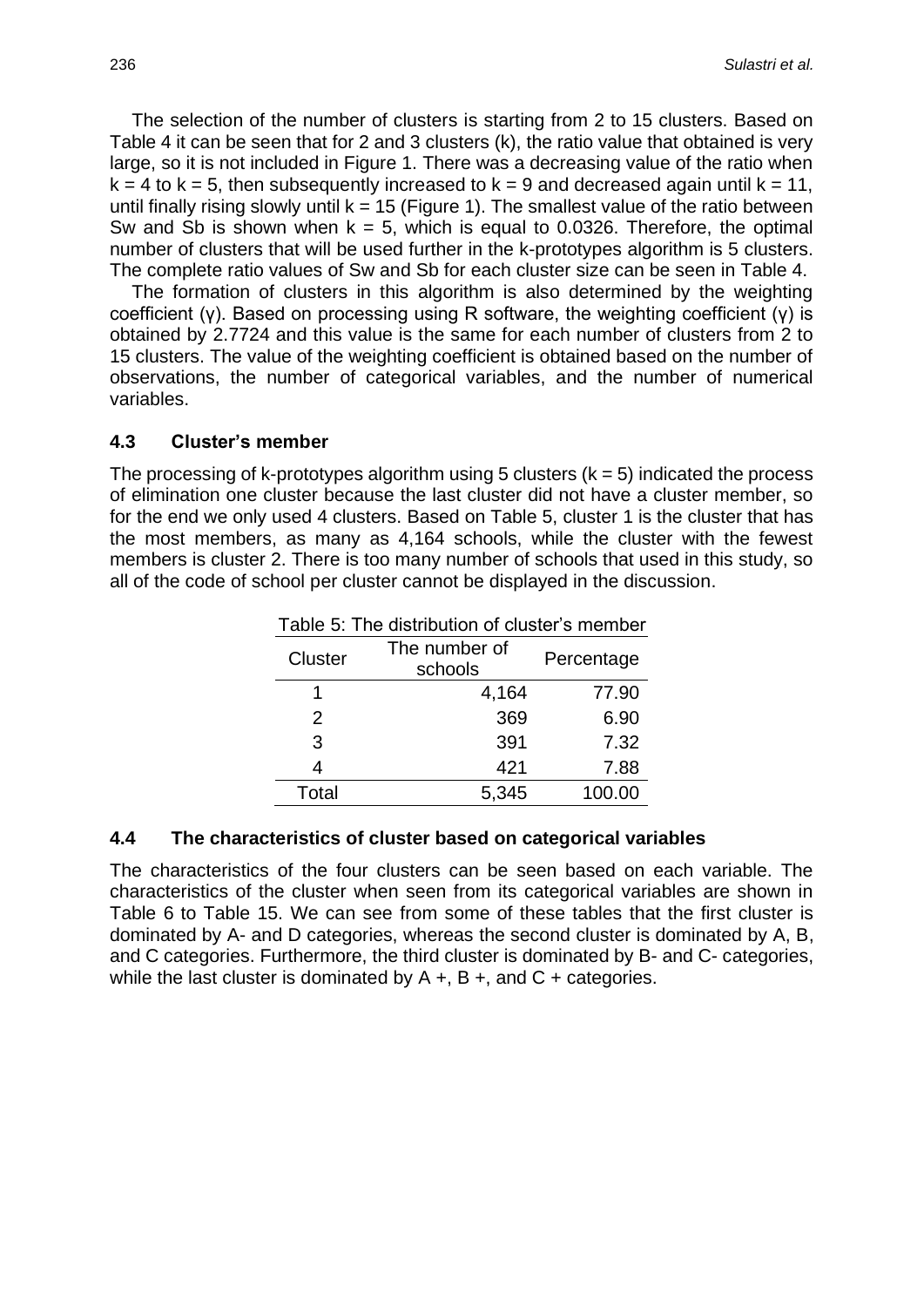|                          | Table 0. I creditage for A TVI serious 3 predicate |           |           |           |        |
|--------------------------|----------------------------------------------------|-----------|-----------|-----------|--------|
| Categorical variables    | Cluster 1                                          | Cluster 2 | Cluster 3 | Cluster 4 | Total  |
| X1 2nd semester of 2013  | 7.96                                               | 18.81     | 16.09     | 57.14     | 100.00 |
| X2 1st semester of 2014  | 8.60                                               | 17.59     | 16.63     | 57.17     | 100.00 |
| X3 2nd semester of 2014  | 10.39                                              | 15.14     | 14.08     | 60.39     | 100.00 |
| X4 1st semester of 2015  | 9.54                                               | 12.98     | 14.69     | 62.79     | 100.00 |
| X5 2nd semester of 2015  | 16.34                                              | 17.82     | 12.21     | 53.63     | 100.00 |
| X6 1st semester of 2016  | 13.78                                              | 13.78     | 12.48     | 59.96     | 100.00 |
| X7 2nd semester of 2016  | 13.11                                              | 13.78     | 10.22     | 62.89     | 100.00 |
| X8 1st semester of 2017  | 12.24                                              | 13.61     | 9.98      | 64.17     | 100.00 |
| X9 2nd semester of 2017  | 17.03                                              | 17.22     | 8.81      | 56.95     | 100.00 |
| X10 1st semester of 2018 | 15.79                                              | 16.42     | 8.21      | 59.58     | 100.00 |
| X11 2nd semester of 2018 | 17.41                                              | 17.81     | 8.50      | 56.28     | 100.00 |
| X12 1st semester of 2019 | 26.36                                              | 16.34     | 9.14      | 48.15     | 100.00 |

Table 6: Percentage for A+ of schools's predicate

## Table 7: Percentage for A of schools's predicate

| Categorical variables    | Cluster 1 | Cluster 2 | Cluster 3 | Cluster 4 | Total  |
|--------------------------|-----------|-----------|-----------|-----------|--------|
| X1 2nd semester of 2013  | 0.27      | 23.16     | 59.95     | 16.62     | 100.00 |
| X2 1st semester of 2014  | 0.46      | 25.69     | 55.79     | 18.06     | 100.00 |
| X3 2nd semester of 2014  | 21.17     | 47.70     | 20.66     | 10.46     | 100.00 |
| X4 1st semester of 2015  | 19.87     | 47.54     | 17.86     | 14.73     | 100.00 |
| X5 2nd semester of 2015  | 21.30     | 48.05     | 16.10     | 14.55     | 100.00 |
| X6 1st semester of 2016  | 21.72     | 46.24     | 16.13     | 15.91     | 100.00 |
| X7 2nd semester of 2016  | 21.00     | 46.10     | 10.39     | 22.51     | 100.00 |
| X8 1st semester of 2017  | 22.14     | 45.83     | 10.87     | 21.17     | 100.00 |
| X9 2nd semester of 2017  | 29.54     | 40.92     | 11.60     | 17.94     | 100.00 |
| X10 1st semester of 2018 | 27.44     | 40.70     | 13.26     | 18.60     | 100.00 |
| X11 2nd semester of 2018 | 36.75     | 24.70     | 19.68     | 18.88     | 100.00 |
| X12 1st semester of 2019 | 45.62     | 23.20     | 18.30     | 12.89     | 100.00 |

## Table 8: Percentage for A- of schools's predicate

| Categorical variables    | Cluster 1 | Cluster 2 | Cluster 3 | Cluster 4 | Total  |
|--------------------------|-----------|-----------|-----------|-----------|--------|
| X1 2nd semester of 2013  | 28.00     | 23.00     | 44.00     | 5.00      | 100.00 |
| X2 1st semester of 2014  | 28.43     | 24.51     | 41.18     | 5.88      | 100.00 |
| X3 2nd semester of 2014  | 40.00     | 33.00     | 23.00     | 4.00      | 100.00 |
| X4 1st semester of 2015  | 42.02     | 26.05     | 27.73     | 4.20      | 100.00 |
| X5 2nd semester of 2015  | 48.89     | 26.67     | 15.56     | 8.89      | 100.00 |
| X6 1st semester of 2016  | 50.00     | 30.00     | 13.00     | 7.00      | 100.00 |
| X7 2nd semester of 2016  | 50.00     | 24.59     | 22.13     | 3.28      | 100.00 |
| X8 1st semester of 2017  | 54.13     | 16.51     | 26.61     | 2.75      | 100.00 |
| X9 2nd semester of 2017  | 56.13     | 18.71     | 21.94     | 3.23      | 100.00 |
| X10 1st semester of 2018 | 61.54     | 13.29     | 20.98     | 4.20      | 100.00 |
| X11 2nd semester of 2018 | 66.05     | 12.96     | 17.28     | 3.70      | 100.00 |
| X12 1st semester of 2019 | 62.39     | 12.82     | 17.95     | 6.84      | 100.00 |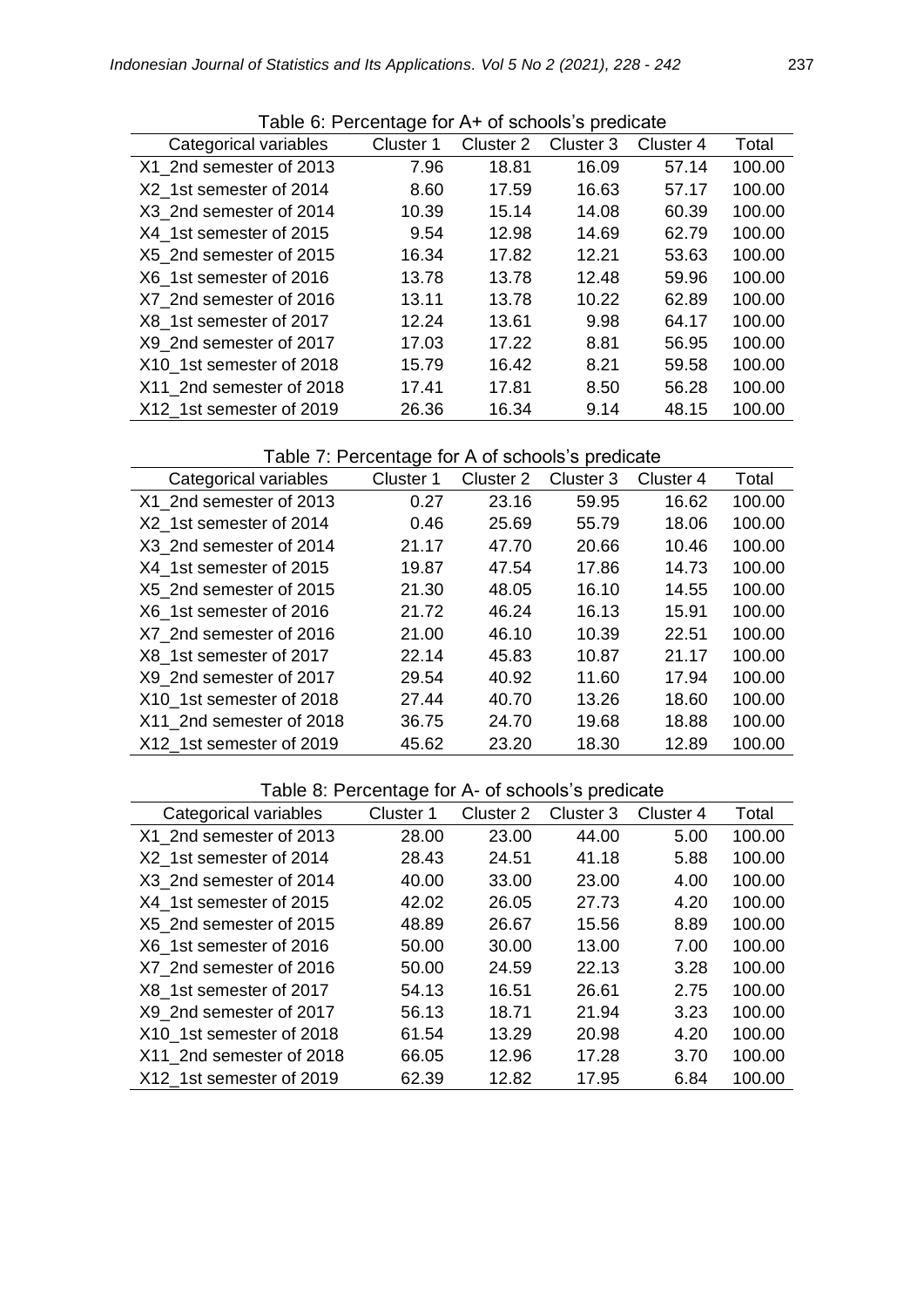| $\mu$ able 5. Fercentage for D+ or scribers s predicate |           |           |           |           |        |
|---------------------------------------------------------|-----------|-----------|-----------|-----------|--------|
| Categorical variables                                   | Cluster 1 | Cluster 2 | Cluster 3 | Cluster 4 | Total  |
| X1 2nd semester of 2013                                 | 0.00      | 23.08     | 23.08     | 53.85     | 100.00 |
| X2 1st semester of 2014                                 | 0.00      | 26.67     | 13.33     | 60.00     | 100.00 |
| X3 2nd semester of 2014                                 | 0.00      | 26.67     | 13.33     | 60.00     | 100.00 |
| X4 1st semester of 2015                                 | 0.00      | 33.33     | 33.33     | 33.33     | 100.00 |
| X5 2nd semester of 2015                                 | 0.00      | 16.67     | 16.67     | 66.67     | 100.00 |
| X6 1st semester of 2016                                 | 16.67     | 33.33     | 0.00      | 50.00     | 100.00 |
| X7 2nd semester of 2016                                 | 16.67     | 25.00     | 0.00      | 58.33     | 100.00 |
| X8 1st semester of 2017                                 | 12.50     | 25.00     | 12.50     | 50.00     | 100.00 |
| X9 2nd semester of 2017                                 | 0.00      | 31.25     | 6.25      | 62.50     | 100.00 |
| X10 1st semester of 2018                                | 0.00      | 60.00     | 20.00     | 20.00     | 100.00 |
| X11 2nd semester of 2018                                | 10.00     | 30.00     | 20.00     | 40.00     | 100.00 |
| X12 1st semester of 2019                                | 23.81     | 23.81     | 4.76      | 47.62     | 100.00 |

# Table 10: Percentage for B of schools's predicate

| Categorical variables       | Cluster 1 | Cluster 2 | Cluster <sub>3</sub> | Cluster 4 | Total  |
|-----------------------------|-----------|-----------|----------------------|-----------|--------|
| X1 2nd semester of 2013     | 5.56      | 30.56     | 55.56                | 8.33      | 100.00 |
| X2 1st semester of 2014     | 5.26      | 15.79     | 52.63                | 26.32     | 100.00 |
| X3 2nd semester of 2014     | 20.00     | 35.00     | 15.00                | 30.00     | 100.00 |
| X4 1st semester of 2015     | 9.09      | 36.36     | 18.18                | 36.36     | 100.00 |
| X5 2nd semester of 2015     | 16.67     | 50.00     | 11.11                | 22.22     | 100.00 |
| X6 1st semester of 2016     | 8.33      | 75.00     | 8.33                 | 8.33      | 100.00 |
| X7 2nd semester of 2016     | 18.18     | 45.45     | 21.21                | 15.15     | 100.00 |
| X8 1st semester of 2017     | 16.67     | 44.44     | 16.67                | 22.22     | 100.00 |
| X9 2nd semester of 2017     | 8.00      | 40.00     | 28.00                | 24.00     | 100.00 |
| X10 1st semester of 2018    | 25.00     | 50.00     | 12.50                | 12.50     | 100.00 |
| X11 2nd semester of<br>2018 | 30.00     | 30.00     | 10.00                | 30.00     | 100.00 |
| X12 1st semester of 2019    | 24.00     | 40.00     | 16.00                | 20.00     | 100.00 |
|                             |           |           |                      |           |        |

# Table 11: Percentage for B- of schools's predicate

| Table TT. Fercentage for D- or scribble 3 prodicate |         |           |           |           |        |  |
|-----------------------------------------------------|---------|-----------|-----------|-----------|--------|--|
| Categorical variables                               | Cluster | Cluster 2 | Cluster 3 | Cluster 4 | Total  |  |
| X1 2nd semester of 2013                             | 0.00    | 50.00     | 50.00     | 0.00      | 100.00 |  |
| X2 1st semester of 2014                             | 22.22   | 33.33     | 44.44     | 0.00      | 100.00 |  |
| X3 2nd semester of 2014                             | 22.22   | 33.33     | 33.33     | 11.11     | 100.00 |  |
| X4 1st semester of 2015                             | 10.00   | 30.00     | 20.00     | 40.00     | 100.00 |  |
| X5 2nd semester of 2015                             | 30.00   | 10.00     | 50.00     | 10.00     | 100.00 |  |
| X6 1st semester of 2016                             | 50.00   | 16.67     | 33.33     | 0.00      | 100.00 |  |
| X7 2nd semester of 2016                             | 25.00   | 50.00     | 16.67     | 8.33      | 100.00 |  |
| X8 1st semester of 2017                             | 33.33   | 44.44     | 22.22     | 0.00      | 100.00 |  |
| X9 2nd semester of 2017                             | 46.15   | 46.15     | 7.69      | 0.00      | 100.00 |  |
| X10 1st semester of 2018                            | 66.67   | 33.33     | 0.00      | 0.00      | 100.00 |  |
| X11 2nd semester of 2018                            | 57.14   | 14.29     | 28.57     | 0.00      | 100.00 |  |
| X12 1st semester of 2019                            | 25.00   | 0.00      | 0.00      | 75.00     | 100.00 |  |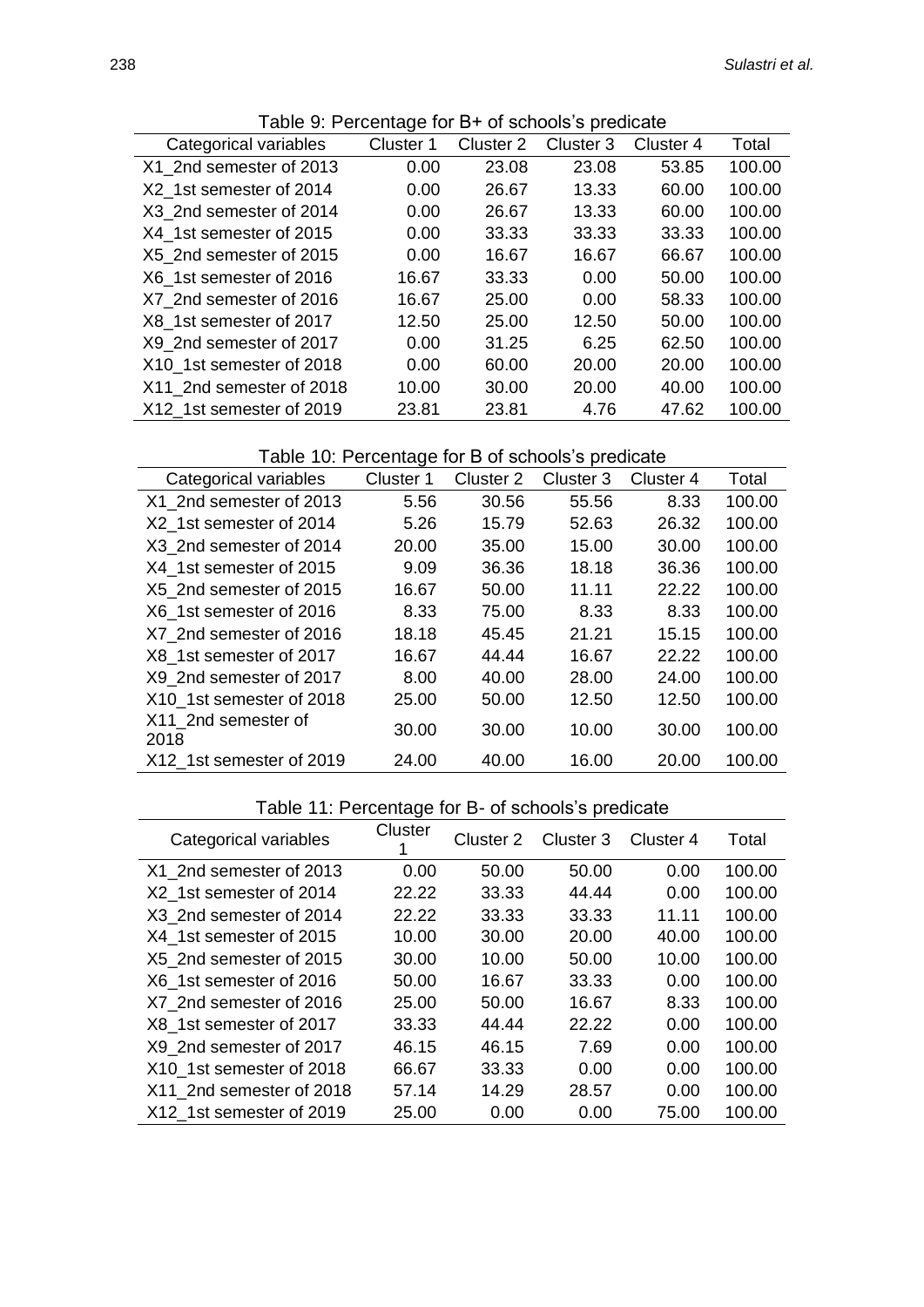| Table 12. I cludinage for U. Sullous 3 piculuale |           |           |           |           |        |
|--------------------------------------------------|-----------|-----------|-----------|-----------|--------|
| Categorical variables                            | Cluster 1 | Cluster 2 | Cluster 3 | Cluster 4 | Total  |
| X1 2nd semester of 2013                          | 0.00      | 0.00      | 100.00    | 0.00      | 100.00 |
| X2 1st semester of 2014                          | 0.00      | 0.00      | 0.00      | 0.00      | 100.00 |
| X3 2nd semester of 2014                          | 0.00      | 0.00      | 0.00      | 0.00      | 100.00 |
| X4 1st semester of 2015                          | 0.00      | 0.00      | 0.00      | 100.00    | 100.00 |
| X5 2nd semester of 2015                          | 0.00      | 0.00      | 0.00      | 0.00      | 100.00 |
| X6 1st semester of 2016                          | 0.00      | 0.00      | 0.00      | 0.00      | 100.00 |
| X7 2nd semester of 2016                          | 0.00      | 0.00      | 0.00      | 0.00      | 100.00 |
| X8 1st semester of 2017                          | 0.00      | 0.00      | 0.00      | 100.00    | 100.00 |
| X9 2nd semester of 2017                          | 0.00      | 25.00     | 25.00     | 50.00     | 100.00 |
| X10 1st semester of 2018                         | 0.00      | 0.00      | 0.00      | 100.00    | 100.00 |
| X11 2nd semester of<br>2018                      | 0.00      | 0.00      | 0.00      | 0.00      | 100.00 |
| X12 1st semester of 2019                         | 0.00      | 0.00      | 0.00      | 0.00      | 100.00 |

Table 12: Percentage for C+ of schools's predicate

Table 13: Percentage for C of schools's predicate

| Categorical variables    | Cluster 1 | Cluster 2 | Cluster 3 | Cluster 4 | Total  |
|--------------------------|-----------|-----------|-----------|-----------|--------|
| X1 2nd semester of 2013  | 0.00      | 40.00     | 40.00     | 20.00     | 100.00 |
| X2 1st semester of 2014  | 0.00      | 50.00     | 50.00     | 0.00      | 100.00 |
| X3 2nd semester of 2014  | 0.00      | 0.00      | 0.00      | 0.00      | 100.00 |
| X4 1st semester of 2015  | 0.00      | 0.00      | 0.00      | 0.00      | 100.00 |
| X5 2nd semester of 2015  | 0.00      | 0.00      | 0.00      | 100.00    | 100.00 |
| X6 1st semester of 2016  | 0.00      | 0.00      | 0.00      | 0.00      | 100.00 |
| X7 2nd semester of 2016  | 0.00      | 0.00      | 100.00    | 0.00      | 100.00 |
| X8 1st semester of 2017  | 0.00      | 0.00      | 0.00      | 0.00      | 100.00 |
| X9 2nd semester of 2017  | 0.00      | 100.00    | 0.00      | 0.00      | 100.00 |
| X10 1st semester of 2018 | 0.00      | 100.00    | 0.00      | 0.00      | 100.00 |
| X11 2nd semester of 2018 | 0.00      | 0.00      | 0.00      | 0.00      | 100.00 |
| X12 1st semester of 2019 | 0.00      | 100.00    | 0.00      | 0.00      | 100.00 |

## Table 14: Percentage for C- of schools's predicate

| rapio i ili propriago ibi o propriobio o programato<br>Categorical variables | Cluster 1 | Cluster 2 | Cluster 3 | Cluster 4 | Total  |
|------------------------------------------------------------------------------|-----------|-----------|-----------|-----------|--------|
| X1 2nd semester of 2013                                                      | 0.00      | 100.00    | 0.00      | 0.00      | 100.00 |
| X2 1st semester of 2014                                                      | 0.00      | 100.00    | 0.00      | 0.00      | 100.00 |
| X3 2nd semester of 2014                                                      | 0.00      | 0.00      | 33.33     | 66.67     | 100.00 |
| X4 1st semester of 2015                                                      | 0.00      | 0.00      | 100.00    | 0.00      | 100.00 |
| X5 2nd semester of 2015                                                      | 0.00      | 0.00      | 0.00      | 0.00      | 100.00 |
| X6 1st semester of 2016                                                      | 0.00      | 0.00      | 100.00    | 0.00      | 100.00 |
| X7 2nd semester of 2016                                                      | 0.00      | 0.00      | 100.00    | 0.00      | 100.00 |
| X8 1st semester of 2017                                                      | 0.00      | 0.00      | 100.00    | 0.00      | 100.00 |
| X9 2nd semester of 2017                                                      | 66.67     | 0.00      | 33.33     | 0.00      | 100.00 |
| X10 1st semester of 2018                                                     | 0.00      | 0.00      | 100.00    | 0.00      | 100.00 |
| X11 2nd semester of 2018                                                     | 0.00      | 0.00      | 0.00      | 100.00    | 100.00 |
| X12 1st semester of 2019                                                     | 100.00    | 0.00      | 0.00      | 0.00      | 100.00 |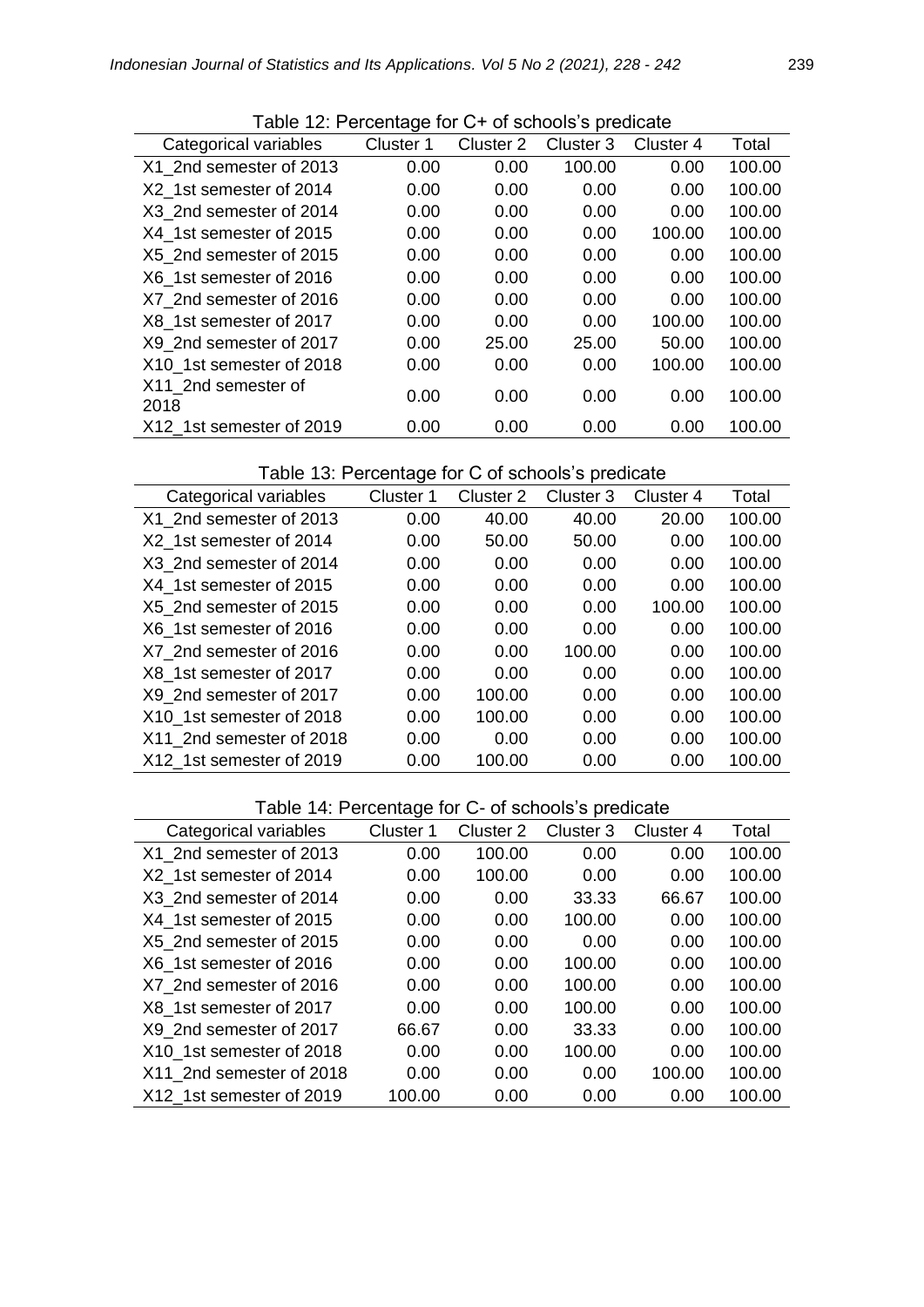|                          | ັ         |           |           |           |        |
|--------------------------|-----------|-----------|-----------|-----------|--------|
| Categorical variables    | Cluster 1 | Cluster 2 | Cluster 3 | Cluster 4 | Total  |
| X1 2nd semester of 2013  | 96.28     | 3.11      | 0.12      | 0.49      | 100.00 |
| X2 1st semester of 2014  | 96.30     | 3.04      | 0.09      | 0.57      | 100.00 |
| X3 2nd semester of 2014  | 93.82     | 1.16      | 4.67      | 0.35      | 100.00 |
| X4 1st semester of 2015  | 93.97     | 1.16      | 4.61      | 0.26      | 100.00 |
| X5 2nd semester of 2015  | 93.27     | 0.92      | 5.48      | 0.33      | 100.00 |
| X6 1st semester of 2016  | 93.27     | 0.90      | 5.50      | 0.33      | 100.00 |
| X7 2nd semester of 2016  | 92.57     | 0.94      | 6.09      | 0.40      | 100.00 |
| X8 1st semester of 2017  | 92.62     | 0.97      | 6.01      | 0.40      | 100.00 |
| X9 2nd semester of 2017  | 92.43     | 1.01      | 5.96      | 0.60      | 100.00 |
| X10 1st semester of 2018 | 92.43     | 0.96      | 5.94      | 0.67      | 100.00 |
| X11 2nd semester of 2018 | 90.80     | 3.12      | 5.24      | 0.84      | 100.00 |
| X12 1st semester of 2019 | 88.91     | 3.67      | 5.74      | 1.68      | 100.00 |

Table 15: Percentage for D of schools's predicate

If we looked from the dominance of school categories that included in each cluster, then it can be said that based on its categorical variable, the fourth cluster is the best cluster related to student admission at IPB University. It means that the fourth cluster has the best predicate or it can be also said that every school in the fourth cluster is a very good school according to the student admission at IPB University. The second and third positions were respectively occupied by the second cluster and the first cluster according to the best predicate of student admission at IPB, while the third cluster occupied the last position as the worst cluster or can it also said that every schools in this cluster was not good according to the student admission at IPB.

| Table 16: The descriptive statistics of each cluster |                       |           |           |           |           |
|------------------------------------------------------|-----------------------|-----------|-----------|-----------|-----------|
| <b>Numerical Variables</b>                           |                       | Cluster 1 | Cluster 2 | Cluster 3 | Cluster 4 |
| X13_The number of<br>undergraduate student           | Average               | 1.26      | 20.02     | 10.09     | 58.29     |
|                                                      | Standard<br>deviation | 3.66      | 9.89      | 7.84      | 49.91     |
|                                                      | Total                 | 5,263.00  | 7,388.00  | 3,946.00  | 24,542.00 |
| X14 GPA ≥ 3.50                                       | Average               | 0.41      | 3.28      | 2.53      | 20.46     |
|                                                      | Standard<br>deviation | 1.86      | 2.98      | 4.03      | 18.96     |
|                                                      | Total                 | 1,699.00  | 1,209.00  | 990.00    | 8,612.00  |
| X15 GPA ≥ 2.75 and <<br>3.50                         | Average               | 0.54      | 11.58     | 4.85      | 28.09     |
|                                                      | Standard<br>deviation | 2.01      | 6.56      | 3.82      | 23.60     |
|                                                      | Total                 | 2,235.00  | 4,274.00  | 1,898.00  | 11,825.00 |
| $X16_GPA < 2.75$                                     | Average               | 0.40      | 5.16      | 2.71      | 9.75      |
|                                                      | Standard<br>deviation | 1.18      | 4.83      | 3.33      | 15.25     |
|                                                      | Total                 | 1,670.00  | 1,905.00  | 1,058.00  | 4,105.00  |

#### **4.5 The characteristics of cluster based on numerical variables**

Based on the number of undergraduate student variables, the fourth cluster is the cluster which has the greatest number of graduates who have received and graduated from IPB University (Table 16). During the second semester of 2013 until the first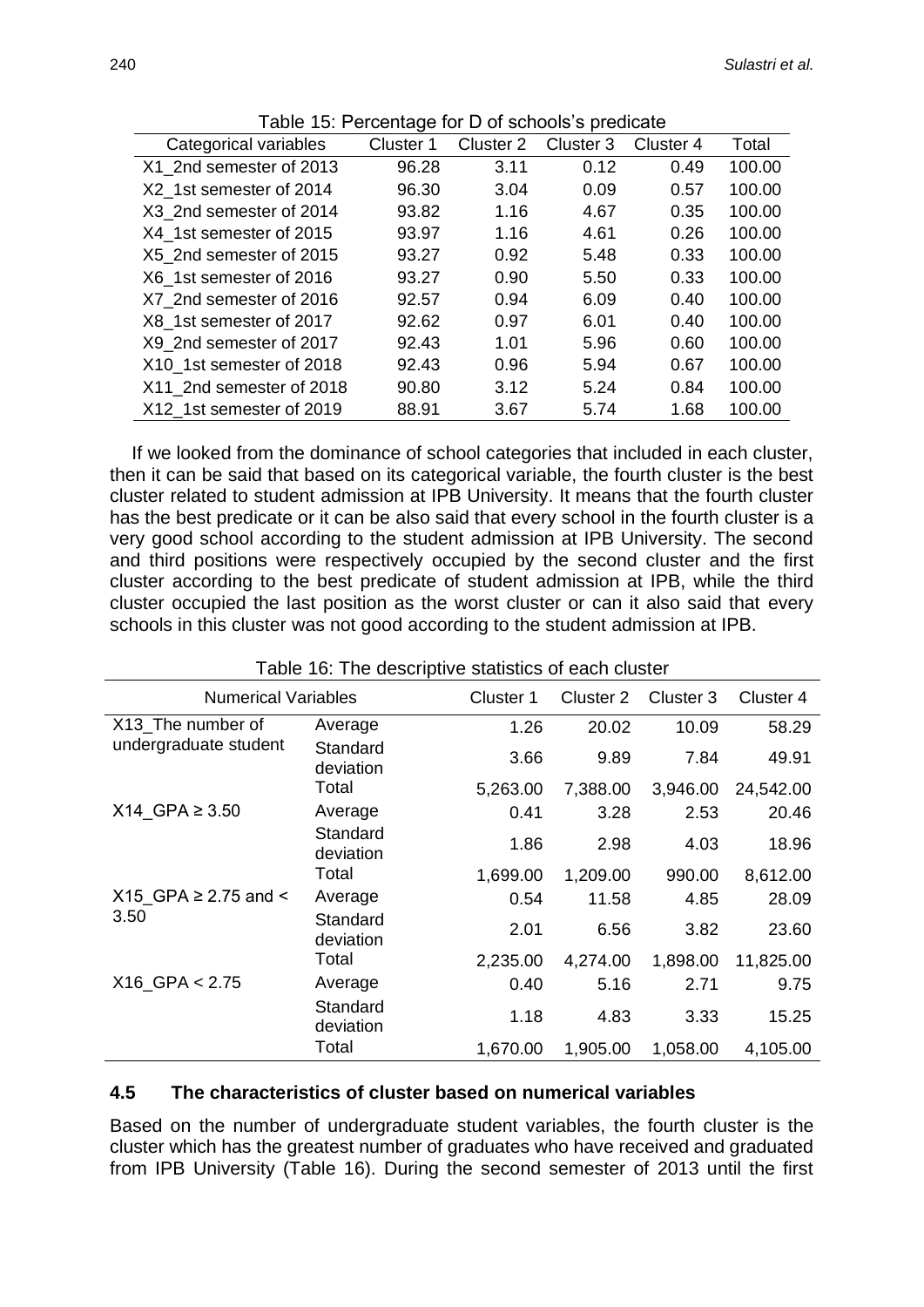semester of 2019, there were 24,542 total graduates from schools in the fourth cluster that accepted and graduated from IPB, in other words the schools that included in the fourth cluster were schools with a very good predicate related to the student admission at IPB University. The next position with the highest number of graduates was in the second and the first cluster, while the third cluster was a cluster with a less good predicate according to the student admission at IPB University. The same phenomenon was also seen in almost all other numerical variables. Based on Figure 2 to Figure 5 also strengthened the evidence that the fourth cluster was the best cluster because it has a greater distribution value than the other clusters for each numerical variable.



#### **5. Conclusions**

Based on the k-prototypes algorithm, the optimal number of clusters that used in this study were 5 clusters. However, there was a reduction in the number of clusters because the last cluster did not have any cluster members, so the final result was 4 clusters. The first cluster has 4,164 members, the second cluster has 369 members, the third cluster has 391 members, while the last cluster has 421 members. If seen based on its categorical variables, the fourth cluster was the best cluster related to student admission at IPB University. The fourth cluster has the best predicate cluster or it can be also said that every school in this cluster was a very good school according